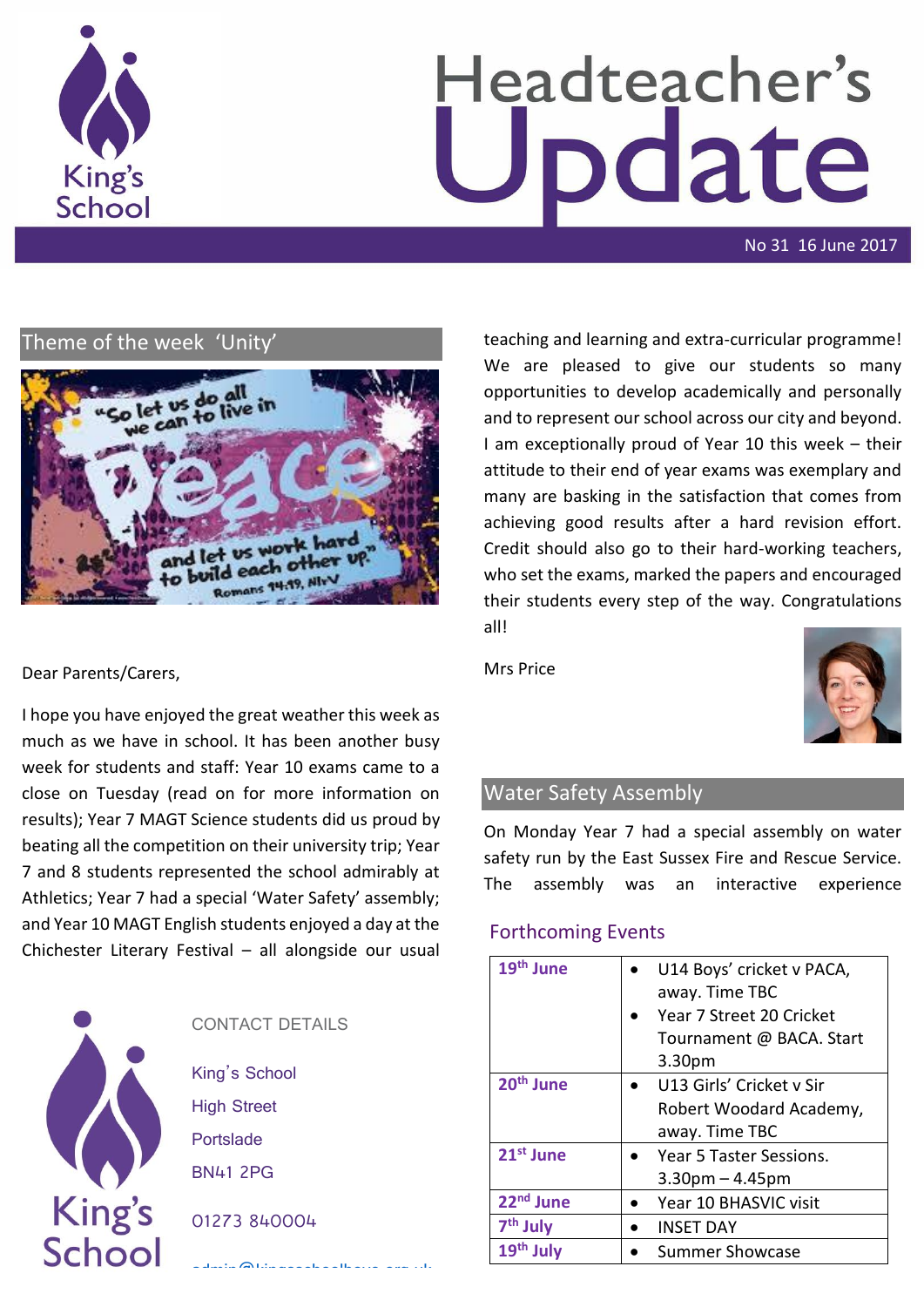# Headteacher's Update **King's School**

incorporating lifesaving key water safety messages around how to keep themselves and others safe both in and around water. The speakers focused on the hard hitting effects of cold water shock and the unexpected power of water. On average 400 people drown in the UK each year, which makes it the third most common cause of death amongst young people aged 10 -18. We very much hope that this assembly has helped to educate our Year 7s and will help to prevent any accidents or incidents around water.

# Key Stage 5 Plans



Year 10 students have recently been given the opportunity to tour some local sixth form colleges. A tour of BHASVIC was conducted on Tuesday the  $13<sup>th</sup>$  of June and there is a

second tour on the  $22<sup>nd</sup>$  of June. I am afraid to say that this is now fully booked, however there will be a chance to visit BHASVIC in the next academic year.

We are also in the process of organising tours of Northbrook College for those students who have requested them and we will be letting students know the details of these soon. We also have a guest speaker coming to talk to the year 10 students about the International Baccalaureate course on Tuesday the 4th of July.

During the week commencing the 3rd of July all year 10 students will be meeting with a member of staff to discuss their key stage 5 choices and further careers. Parents are welcome to attend these meetings and were asked for a preference of day in a recent letter. We will try to accommodate these however, please be aware that we may not be able to with every appointment.

# Year 7 MAGT Science Trip

# **Watts and Cockcroft**



On Tuesday, I took four Year 7 students to the University of Brighton to attend the Salter's Festival. The students got to take part in not one, but two challenges whereby they had to complete scientific experiments without any help from their teacher at all, using the University's excellent science facilities. The first challenge was the 'Salter's Challenge'; the students had a crime to solve and had to closely follow an instruction manual to complete the experiments successfully. The second challenge, dubbed 'The University Challenge' was much more difficult. The students were given five mystery liquids, a set of equipment, and were simply told that they must determine the relative densities of the liquids  $-$  no instructions were provided. We are incredibly proud to say that our students came first place in The University Challenge! Congratulations to Daniel, Sophie, Holly and Laila on your hard work!

## Mrs Green

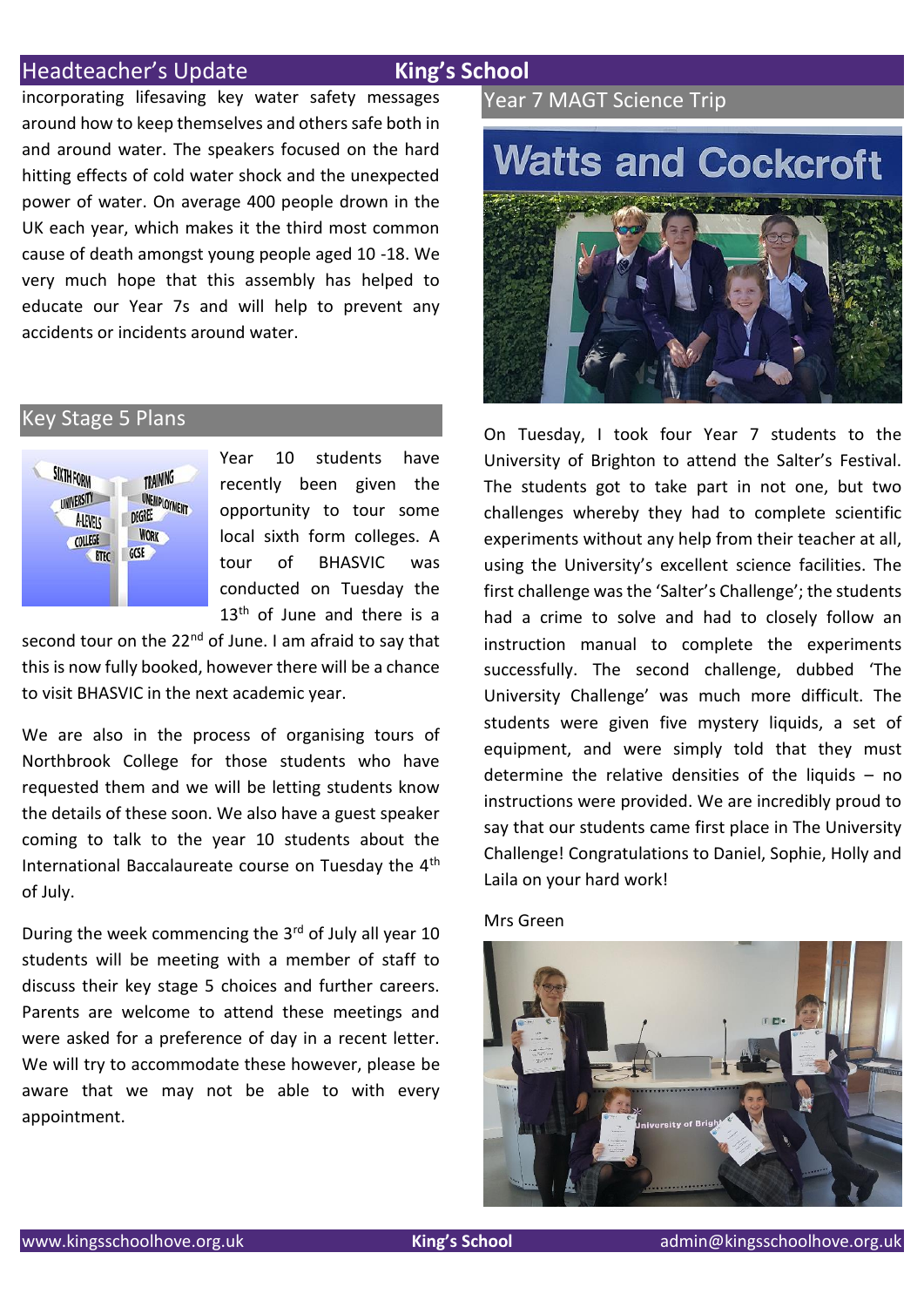# Headteacher's Update **King's School**

# Mock Election



We ran a mock election in school on Thursday 8<sup>th</sup> June to give students a feel for participating in the democratic process and to encourage discussion and debate on national politics.

Students were enthused by the idea and many high level conversations were overheard which suggested that our students are politically aware and engaged. The mock election resulted in a convincing Labour victory at King's in line with the constituency vote! Full results were as follows based on 49.4% turnout amongst the student body.

UKIP – 5 votes

Liberal Democrats – 31 votes

Green Party – 29 votes

Conservatives – 44 votes

Labour – 107 votes

# Year 10 Exam Results and Art Mock

Year 10 exams finished this week with students sitting their art mock on Monday and PE, Design Technology and Spanish mocks on Tuesday. Year 10 students have been a credit to the school throughout this exam period. They really rose to the challenge of a full week of formal exams and initial results have been very pleasing for us and for them. Exam results will come home to parents by 30<sup>th</sup> June.

# Sports Day Travel

Our Sports Day this year will be held at the Withdean athletics stadium on Wednesday  $12<sup>th</sup>$  July. All students are expected to attend the event for the full day. A letter has gone home which requires a swift response from parents/carers regarding travel to and from the stadium. The letter also contains important information regarding the logistics of the day. It can be found on our website here:

<https://www.kingsschoolhove.org.uk/news.php>

# PTA – Summer Festival

Our PTA Summer Festival will be on Saturday 15th July this year from midday to 3pm. Please put the date in your diaries now! We are looking for parents and carers



to support the event by running stalls and would welcome volunteers to run the following stalls: BBQ, Tombola/Raffle/Silent Auction, Ice cream, Cold drinks, Tea/Coffee, Cakes, Pick n Mix, Coconut Shy, Games, Soak the Teacher. If you are able to support with running any of these stalls (or running an alternative stall) please contact Vice Chair Mrs Dyer ASAP via email at: [angie.dyer1@ntlworld.com](mailto:angie.dyer1@ntlworld.com) We would also welcome support with set up between 11 and midday and with pack down between 3 and 4pm. We are hoping to raise a good sum of money to purchase some new pieces of equipment for our permanent site and hope that we can host a fun and community-spirited family event. We look forward to seeing you there!

# MENSA Challenge

This week's challenge:

On each row place a letter that can be substituted for the initial letter of the word to the right to give another word. When completed a word will be read downwards. What is it?



- \_ SALON
- \_ SLOPE
- \_ TASTY